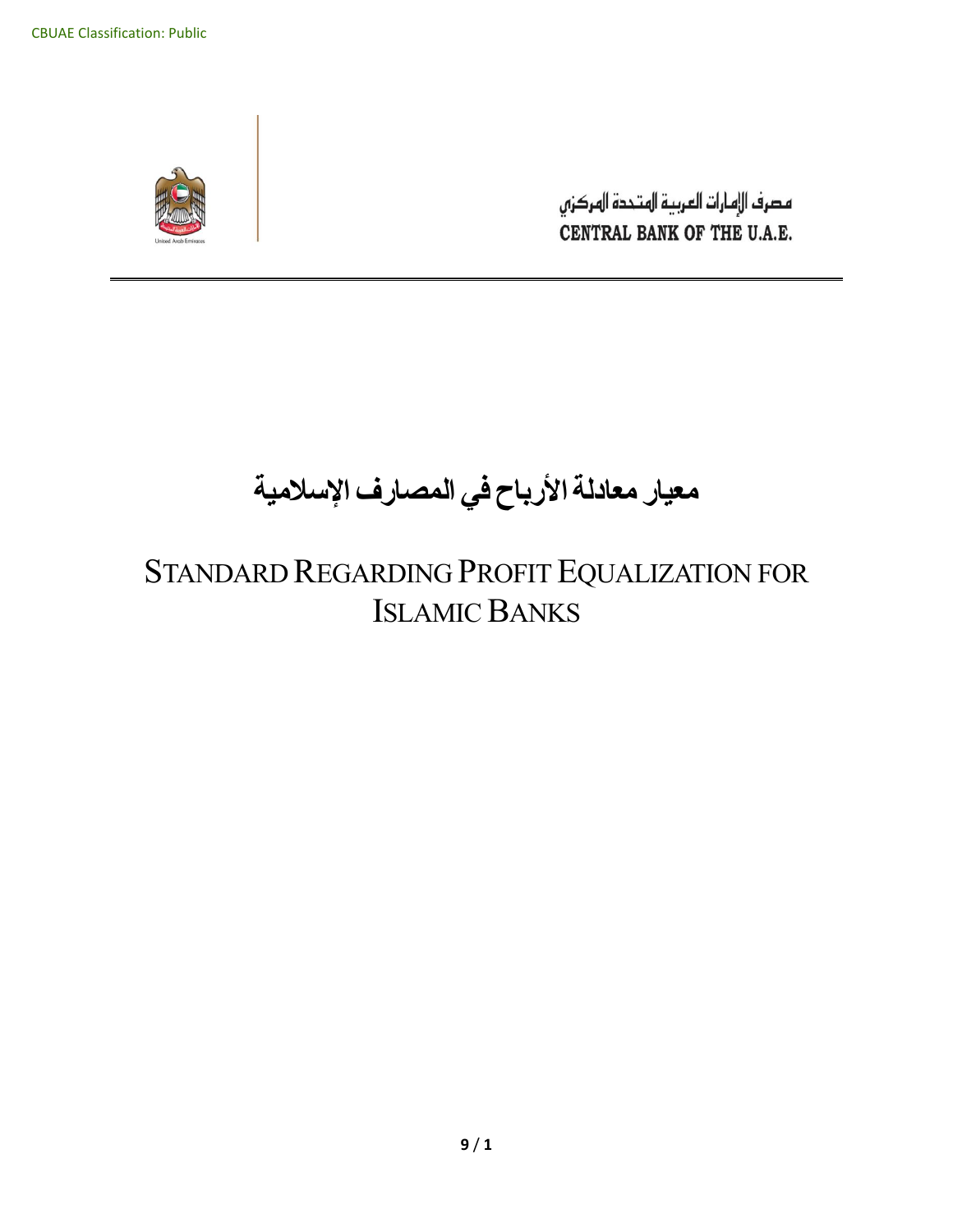| <b>Subject</b>                                    | Page |  |
|---------------------------------------------------|------|--|
| <b>Article (1) Introduction</b>                   | 3    |  |
| <b>Article (2) Scope of Application</b>           | 3    |  |
| <b>Article (3) Profit Equalization Techniques</b> | 3    |  |
| <b>Article (4) Governance Requirements</b>        | 4    |  |
| <b>Article (5) Disclosure Requirements</b>        | 6    |  |
| <b>Article (6) Liquidation Requirements</b>       | 7    |  |
| <b>Article (7) Reporting</b>                      |      |  |
| Article (8) Compliance with the Standard          | 7    |  |
| <b>Appendix: List of Disclosures</b>              | 8    |  |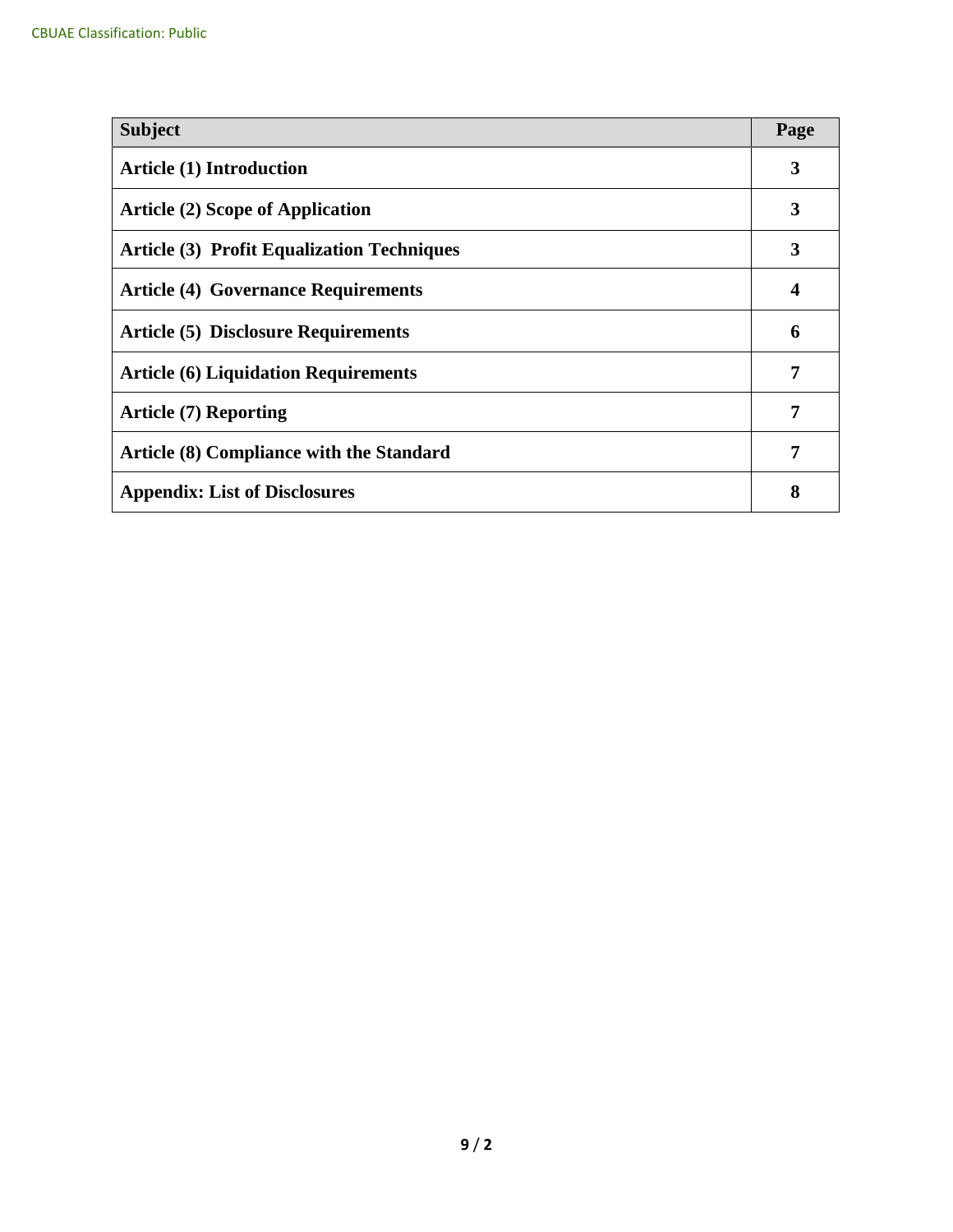#### **Article (1) Introduction**

- 1.1 This Standard Regarding Profit Equalization for Islamic Banks ("the Standard") constitutes additional requirements to the Standards Re Risk Management Requirements for Islamic Banks issued by the Central Bank. This Standard is mandatory and enforceable.
- 1.2 This Standard is issued by virtue of the powers conferred by the Central Bank under the provisions of Decretal Federal Law No. (14) of 2018 Regarding the Central Bank & Organization of Financial Institutions and Activities and its amendments ("the Central Bank Law").
- 1.3 This Standard elaborates on the supervisory expectations of the Central Bank with respect to profit equalization in Islamic Banks and it must be read in conjunction with the regulations, standards and resolutions issued by the Central Bank and the Higher Shari'ah Authority ("HSA").
- 1.4 For the Shari'ah aspects related to profit equalization, all Islamic Banks and banks housing an Islamic Window operating in the UAE ("Islamic Banks or "IBs") are required to comply with the Shari'ah requirements issued by the HSA.

#### **Article (2)**

#### **Scope of Application**

- 2.1 This Standard applies to all IBs. Islamic Banks established in the UAE with Group relationships, including Subsidiaries, Affiliates, or international branches, must ensure that the Standard is adhered to on a solo and group-wide basis.
- 2.2 Islamic Banks may maintain more than one investment pool for different Investment Account Holders ("IAHs"). Each investment pool may earn a different return depending on the yield of the allocated and/or tagged portfolio of assets. The IBs must maintain the separation of accounts for each investment pool.

#### **Article (3) Profit Equalization Techniques**

- 3.1 The preponderant portion of the profit-generating funds raised by IBs is based on Mudaraba and Wakala contracts. The funds raised are further deployed into the pool that the IB manages in its capacity as Mudarib or Wakil ("Fund Manager"), for both of which the IB enjoys certain rights and undertakes certain responsibilities. IAHs bear the commercial risk associated with the underlying investments made using their funds unless there is negligence, misconduct or breach of contract from the IB. Nevertheless, the return to be distributed to the IAHs can only be ascertained at the end of the investment period. Contractually, IAHs are only entitled to profits or returns if the pool's underlying assets perform. The profit sharing and loss bearing contracts expose IBs to different risks, which require adherence to strong risk management governance and a high degree of transparency.
- 3.2 Therefore, one of the key risks IBs are exposed to is Displaced Commercial Risk ("DCR") whereby the IB may be under market pressure to voluntarily pay a return that exceeds the rate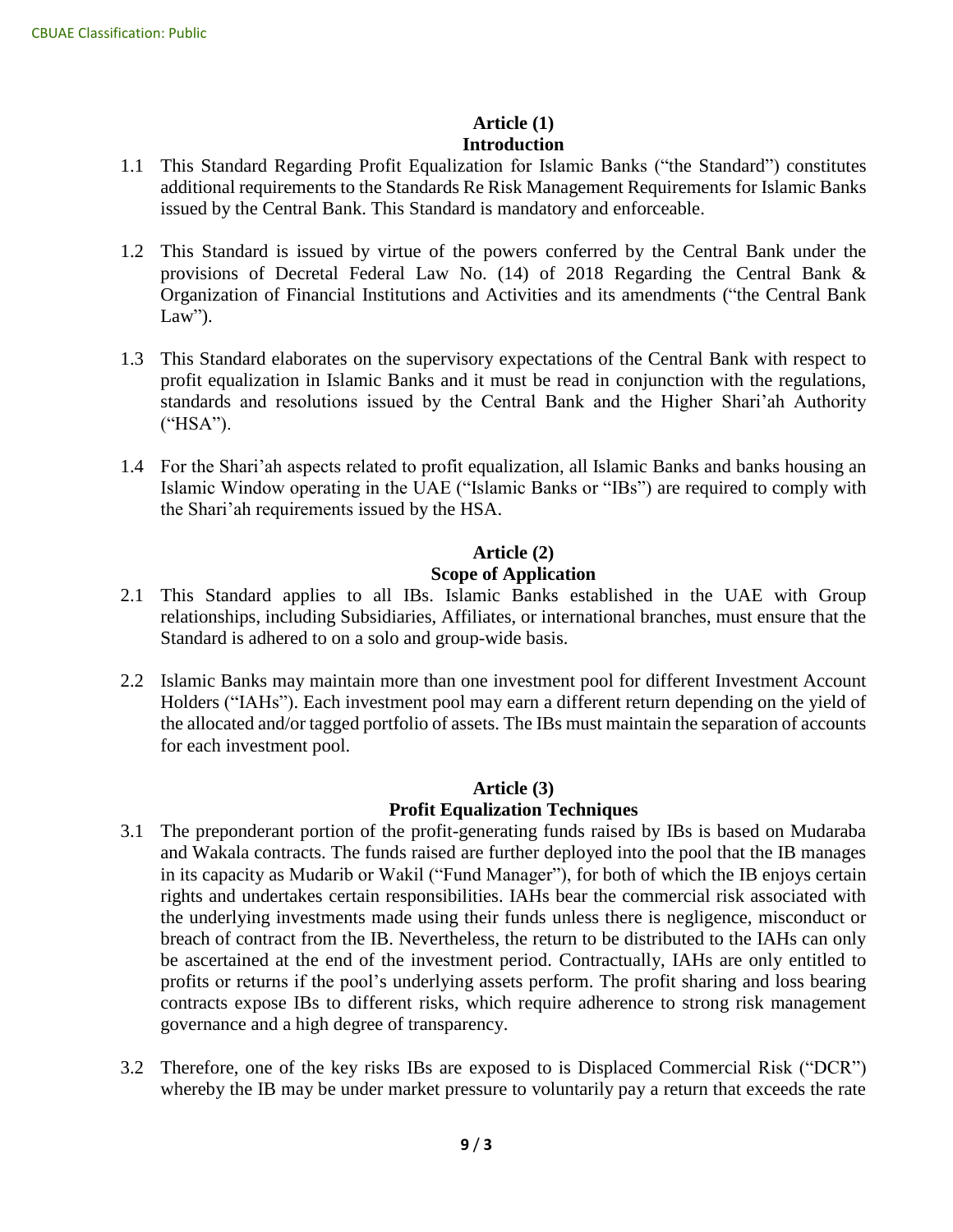that has been earned on the assets financed by IAHs' funds, when the return on assets is underperforming when compared with competitors' returns.

- 3.3 IBs are expected to develop and implement a sound methodology to identify, monitor, measure and report the impact of DCR and the amount needed to mitigate the exposure. The methodology must be applied systematically and reviewed regularly. Any changes to the adopted methodology must be justified and approved at the appropriate management level and the Board, if applicable.
- 3.4 In managing this risk, IBs may adopt the following profit equalization techniques:
	- i. Establish an Investment Risk Reserve ("IRR"). This reserve represents the amount appropriated by the IBs out of the income of IAHs, after allocating the Mudarib's profit, in order to cushion IAHs against future investment losses. IBs must develop models to determine the size of the IRR and the periodic contributions to be made to build up the IRR over time.
	- ii. Establish a Profit Equalization Reserve (PER) by setting aside amounts from the profits before allocation between the IAH and IB. IBs may fully or partly utilize the amount of the PER to improve the returns for IAHs during periods when the investment pool's profits are below market expectations.
	- iii. Unconditionally, and based on the IB's absolute discretion:
		- a. Forgo part of or its entire profit as the Mudarib, in favor of the IAH in order to increase the profit attributed to the IAH; and/or
		- b. Transfer the IB's current profits or retained earnings to the IAH on the basis of Hibah  $\frac{1}{2}$  gift.
- 3.5 IBs may combine more than one technique in order to equalize the profit payout to IAH so as to match the current market returns. The techniques applied must be duly disclosed and compliant with the applicable laws and regulations, including HSA resolutions.
- 3.6 Subject to 3.1, the IRR and PER must be reflected in the audited financial statements in accordance with the appropriate accounting treatment and must be invested in Shari'ah compliant activities only. Any return from such investment must be credited back to the IRR and PER as applicable.
- 3.7 IBs must set limits for the amounts transferred to the IRR and PER and must distribute the rest to the IAHs.
- 3.8 If the IB has various Investment Accounts ("IA") (with different categories/types/tiers), the IB must ensure that any accumulated reserve (appropriated from a specific category/type/tier) will benefit only the respective IAs, avoiding, in the process, any cross funding.

#### **Article (4)**

#### **Governance Requirements**

4.1 The Board is responsible for providing robust oversight and a sound monitoring function to ensure that IAs are managed in the best interests of IAH.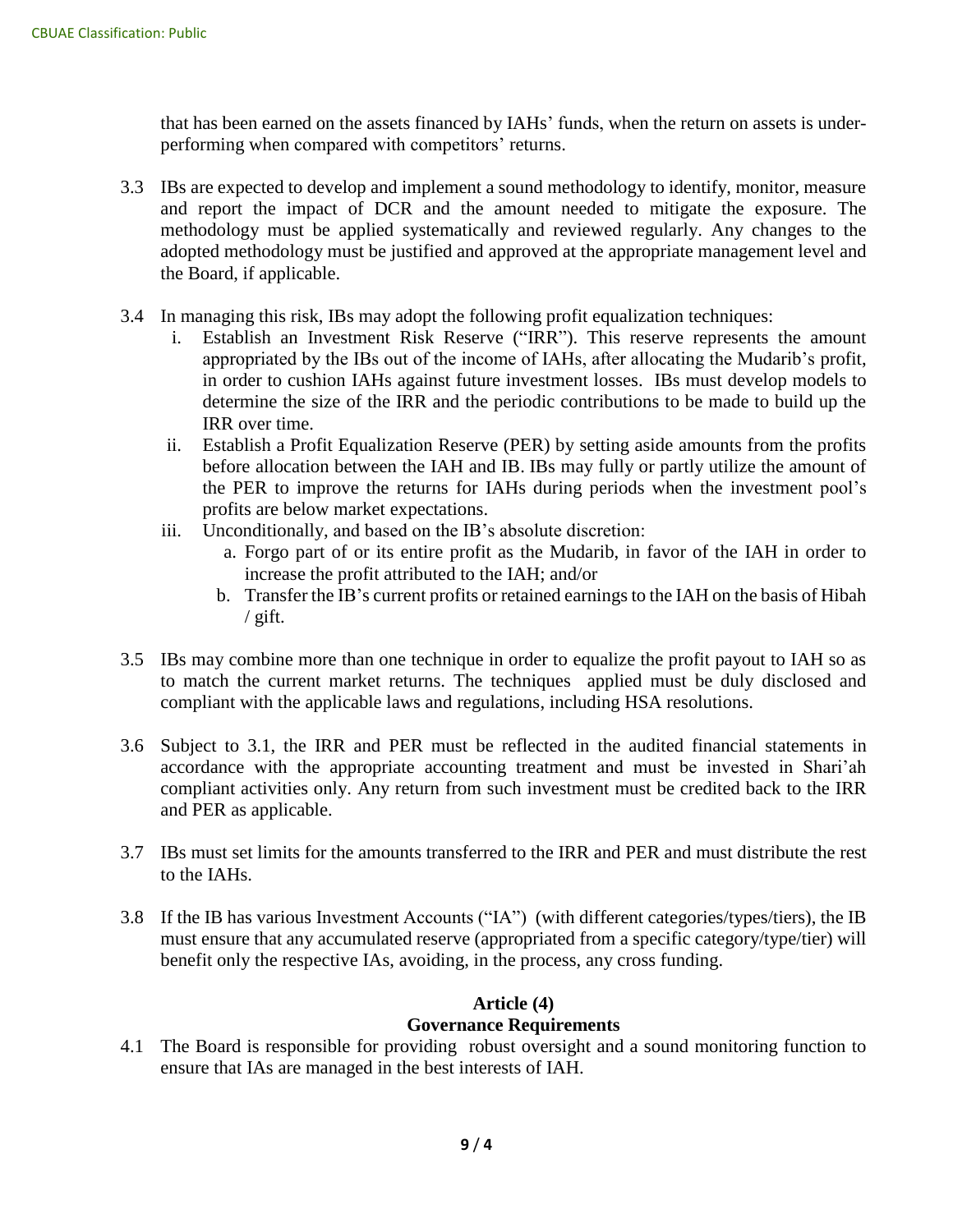- 4.2 The Board must ensure that profit equalization internal policies, procedures and controls are developed and periodically updated in order to ensure adequate and prudent profit equalization. The Board must ensure that the internal policies, procedures and controls are adequate and duly approved by the Internal Shari'ah Supervision Committee ("ISSC").
- 4.3 The Board must review and approve the policies and strategies of the investments, and strategies for the management of DCR, and conduct regular reviews of the investment policies and the performance of the asset portfolio in which IAHs funds are invested.
	- The broad policies and strategies must address, *inter alia*, the following areas:
	- i. The management of DCR, including the limits to and tolerance level of DCR;
	- ii. the policies and mechanisms used in respect of the IB forgoing its share of profits in favor of the IAH; and
	- iii. appropriations to reserves and provisioning, in accordance with the agreed contractual terms and conditions for IAH.
- 4.4 In order to ensure that profit equalization, including utilization of reserves such as PER and IRR, are appropriately checked and monitored, the Board must form an independent committee ("the Committee") mandated to scrutinize the utilization of such reserves and to make appropriate recommendations to the Board. The Committee shall coordinate and integrate the implementation of the governance policy framework, with the primary objective of protecting the interests of stakeholders, other than the shareholders, in line with the HSA and ISSC resolutions.
- 4.5 The Committee shall comprise of at least three members:
	- i. an independent non-executive director (preferably chairing the Committee);
	- ii. a member of the Board; and
	- iii. a member of the ISSC.

Any increase of membership in the Committee must be filled by independent non-executive directors.

- 4.6 The Board or its committees must ensure rigorous and diligent oversight policy, process and procedures over the following:
	- i. the financing and investment activities undertaken by the IB using IAH's funds;
	- ii. the fiduciary duties performed by the IB, which must be in accordance with the terms and conditions of the Mudarabah and Wakala contracts between the IB and its IAH; and
	- iii. the level of reserve allocation, ensuring that it is appropriate and fair to both existing and new IAHs.

Further, as a part of systems and controls, compliance, internal Shari'ah compliance, internal audit and internal Shari'ah audit functions of the IB must verify the compliance of the IB to approved policies and procedures relating to profit calculation and equalization.

4.7 The Committee shall also evaluate the disclosures made by the IB regarding its asset allocation and investment strategies in respect of IA, in order to monitor closely the performance of IB as managers of such accounts.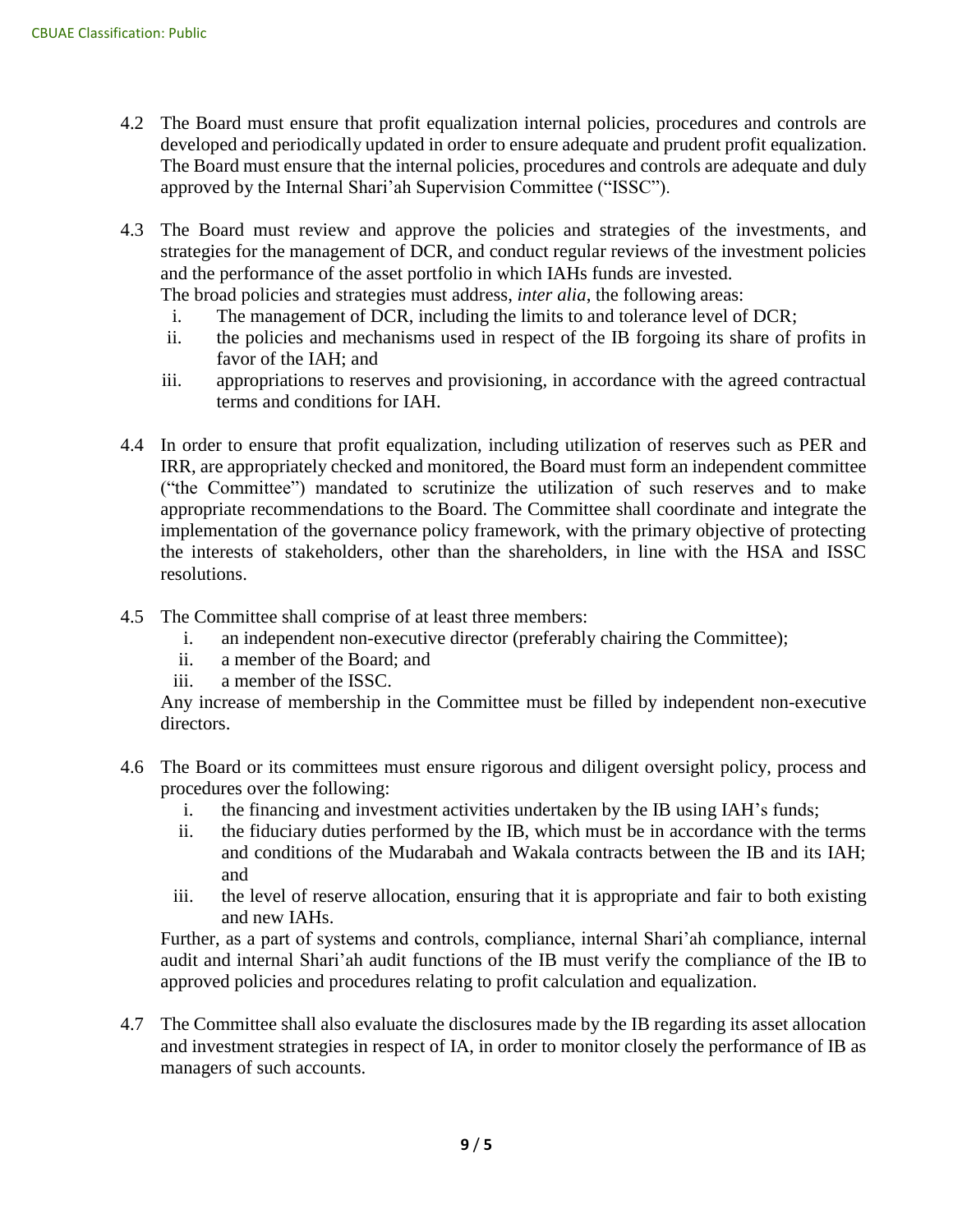- 4.8 The ISSC must ensure that all IB's practices related to profit equalization are Shari'ah compliant. This includes reviewing and approving the establishment and any changes to:
	- i. the internal policies and procedures related to profit equalization,
	- ii. the contractual arrangements between IAHs and the IB, including terms and conditions and the profit equalization arrangements,
	- iii. the profit distribution mechanisms as well as the profit distributed, including appropriation to the PER and IRR,
	- iv. the maintenance of the PER and IRR and their deployment, and
	- v. the policy regarding liquidation of PER and IRR.

#### **Article (5)**

#### **Disclosure Requirements**

- 5.1 IBs must clearly demonstrate, in IA related contracts and agreements to IAH, any equalization practices that are employed by the IB, including the approach towards allocating a portion of income which is appropriated for building up reserves such as PER and IRR.
- 5.2 IBs must explicitly disclose the following requirements within IA contracts entered with IAH:
	- $-$  the rights and liabilities of both parties in particular, with respect to the circumstances where losses are to be borne by the IAH and the implications on contractual rights of the IAHs with regard to early withdrawal and early redemption;
	- the extent of management's right to appropriate IAH's share of investment profits in order to build up PER and/or IRR, to use these reserves to equalize profit payouts to IAH, and the deployment of unused balances on these accounts when the relevant Mudarabah contract matures;
	- the accountability and responsibility of the IB to disclose accurate, relevant and timely information to the IAH on the investment of their funds, including its performance, investment policies, valuation, and frequency of valuation of the IAH funded assets; and
	- the rights of IAH in the event that the IB fails to perform its fiduciary obligations in accordance with the applicable IA contract, that is, in the event of proven negligence or misconduct or breach of contract by the IBs whereby the IBs will have to compensate the IAH for any loss.
- 5.3 IBs must make adequate and timely public disclosures in their annual report, website and any other means used by the IBs, of any material changes to their policies regarding profit calculation, asset allocation, investment strategies and mechanics of equalization of the returns (if any) in respect of the IAs that they manage. The IB must allocate appropriate time between the announcement and the changes being effective.
- 5.4 The utilization of PER for equalizing the returns to IAH and shareholders, as well as the use of IRR for covering losses (if any), is an issue of public interest and must be publicized via the usual means used by the IB as well as in the annual report of the IB.
- 5.5 IBs must disclose information on policies, procedures, product design/type, profit allocation basis and differences between restricted and unrestricted IAH in addition to the clarity and transparency regarding the rates of return and associated risks that are applicable to IA.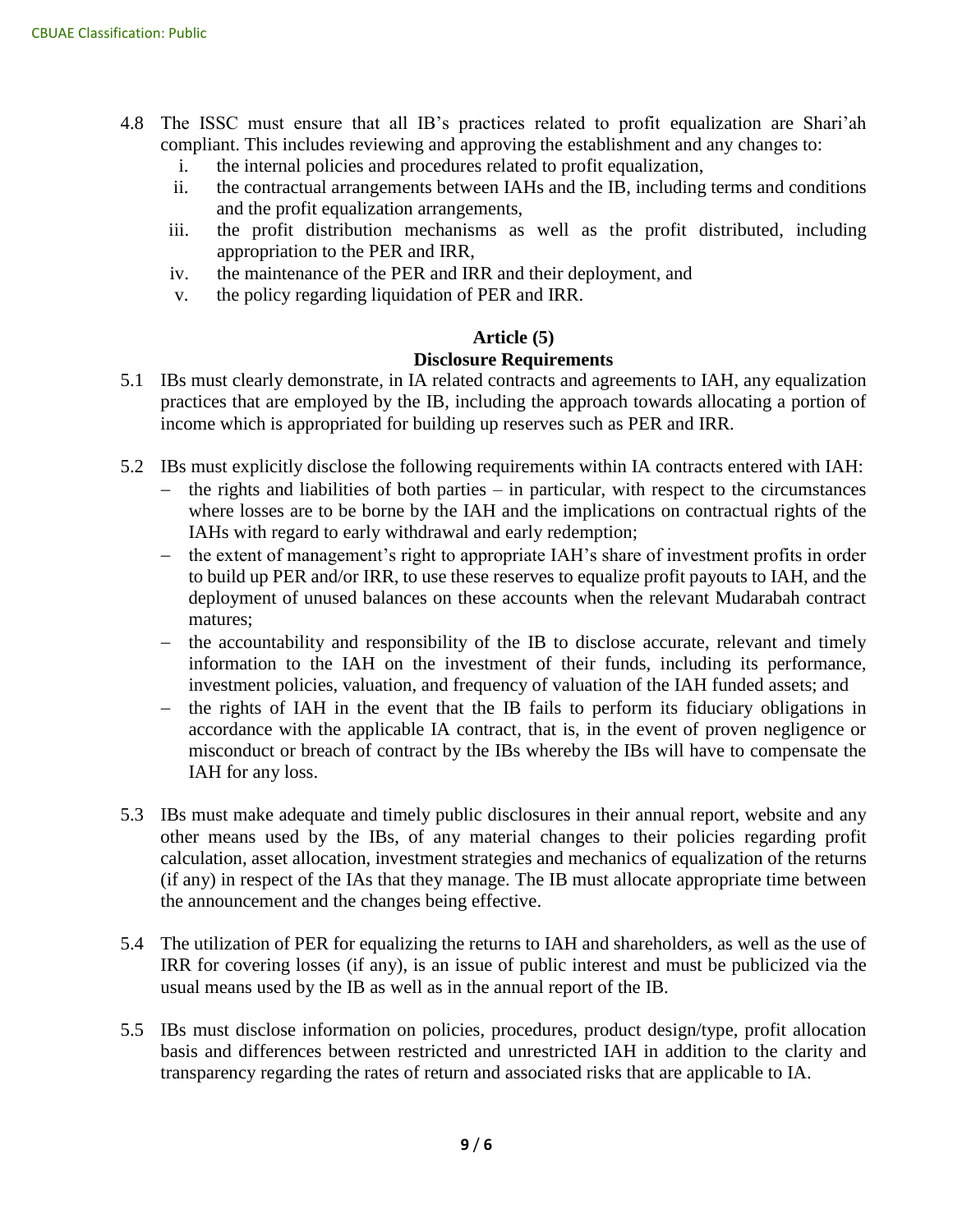- 5.6 Disclosures on the IBs' websites and notice boards in branches / client-facing offices must include:
	- i. Percentage of Mudarib Share for the concerned period and at least two previous financial periods in each category of IA.
	- ii. Weightages assigned to each category of IAs for the concerned period and at least two previous financial periods.
	- iii. The actual monthly/periodic profit/loss distributed to each category of IA during the last 2 years.
	- iv. Key highlights of PER and IRR policies.
- 5.7 IAH disclosures must contain information to reflect, with the appropriate level of detail, the direct and indirect fees, expenses, taxes deducted and the net amount received by the IAH based on the profit calculation and allocation methods adopted by the IB.
- 5.8 The IB shall be encouraged to provide simplified disclosures, using simple language, and easyto-understand measures of risk and risk-sharing.

#### **Article (6)**

#### **Liquidation Requirements**

- 6.1 In the event of voluntary liquidation, the IBs must dispose the outstanding IRR and PER in accordance with the agreed terms and conditions at the time of establishing the reserves.
- 6.2 The ownership over the profit equalization reserves, including the IAHs', must be clearly stated and publicized.

### **Article (7)**

#### **Reporting**

Periodic reports must be shared by the Board with the Board committees, ISSC and the Central Bank, stating the current state of the reserve, amount used for the equalization of the profit, and the amount allocated for investment.

#### **Article (8)**

#### **Compliance with the Standard**

- 8.1 The IBs must comply fully with the requirements stated in this Standard within 180 days from publishing this Standard.
- 8.2 The Regulatory Development Division of the Central Bank shall be the reference for the interpretation of the provisions of this Standard.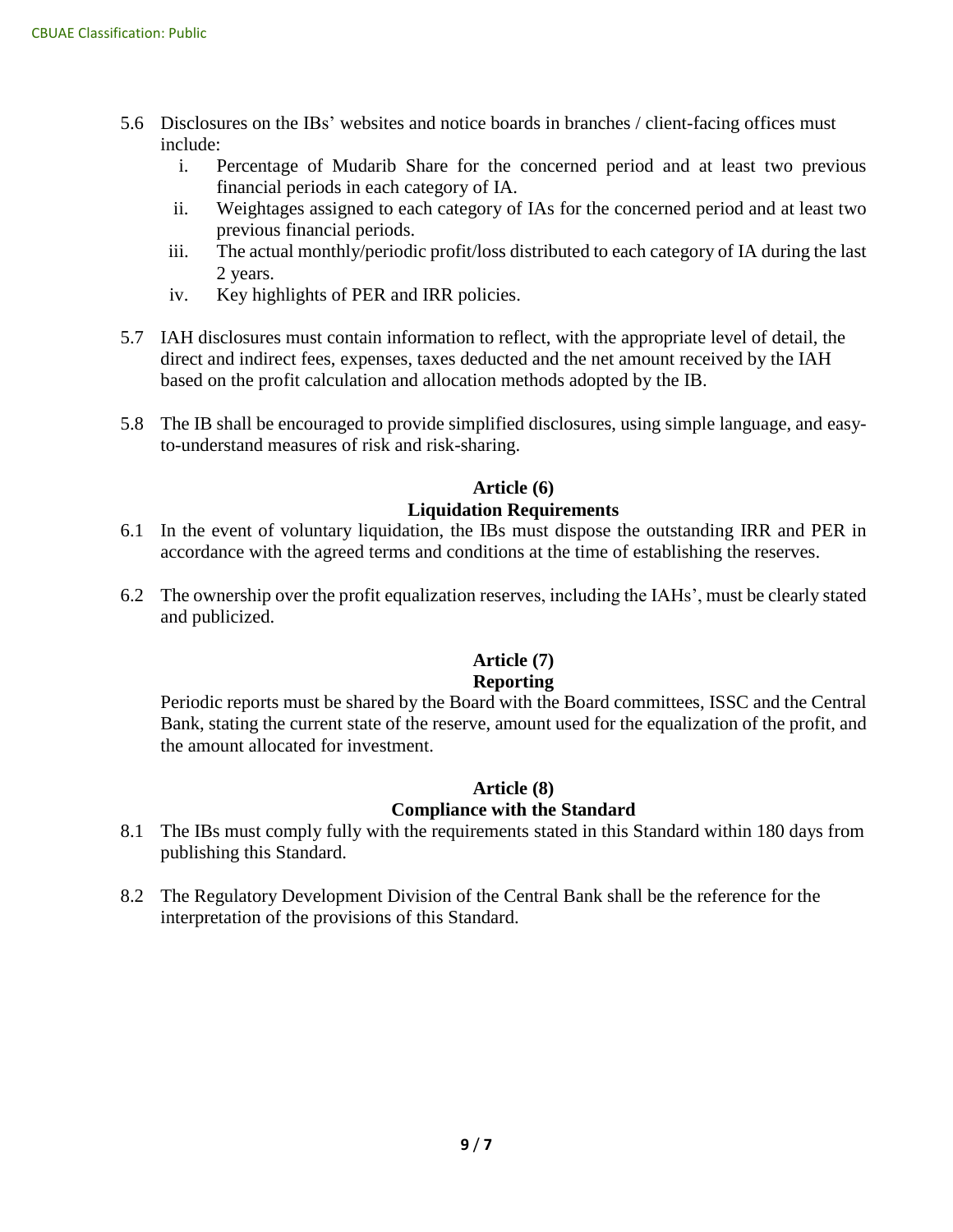#### **Appendix: List of disclosures**

The disclosures indicated may be made as part of the periodic financial reporting (marked "**F**" in Tables 1, and 2), or as part of product information published in connection with new products or changes in existing products – for example, prospectuses and offer documents (marked "**P**" in Tables 1, and 2). Some disclosures may be made under both headings.

|                    |            |                                                                                                 | $\overline{F}$ | $\overline{P}$ |
|--------------------|------------|-------------------------------------------------------------------------------------------------|----------------|----------------|
| <b>General</b>     | 1.         | Written procedures and policies applicable to the IAs,                                          |                | $\sqrt{}$      |
| Qualitative        |            | including a synopsis of the following:                                                          |                |                |
| <b>Disclosures</b> |            | range of investment products available from the IB;<br>$\bullet$                                |                |                |
|                    |            | characteristics of investors for whom<br>various<br>$\bullet$                                   |                |                |
|                    |            | investment accounts may be appropriate;                                                         |                |                |
|                    |            | purchase, redemption and distribution procedures;<br>$\bullet$                                  |                |                |
|                    |            | experience<br>of portfolio<br>managers,<br>investment<br>$\bullet$                              |                |                |
|                    |            | advisors and trustees;                                                                          |                |                |
|                    |            | governance arrangements for the IAH funds; and<br>$\bullet$                                     |                |                |
|                    |            | procedures for trading and origination of assets.                                               |                |                |
|                    | 2.         | Disclosure that IAH funds are invested and managed in                                           | $\sqrt{ }$     | $\sqrt{ }$     |
|                    |            | accordance with Shari'ah requirements.                                                          |                |                |
|                    | 3.         | Product information and the manner in which the products                                        |                | $\sqrt{}$      |
|                    | 4.         | are made available to investors.                                                                |                |                |
|                    |            | Bases of allocation of assets, expenses and profit in relation<br>to IAH funds.                 | $\sqrt{ }$     |                |
|                    | 5.         | Disclosure on the policies governing the management of                                          |                |                |
|                    |            | both unrestricted and restricted IAH funds, which covers                                        |                |                |
|                    |            | the approaches to the management of the investment                                              | $\sqrt{ }$     | $\sqrt{}$      |
|                    |            | portfolio, establishment of reserves, and the calculation,                                      |                |                |
|                    |            | allocation and distribution of profits.                                                         |                |                |
| <b>General</b>     | 6.         | PER-to-IA ratio – that is: Amount of total PER / Amount                                         | $\sqrt{ }$     |                |
| Quantitative       |            | of Aby type of IAH.                                                                             |                |                |
| <b>Disclosures</b> | 7.         | IRR-to-IA ratio – that is: Amount of total IRR / Amount                                         | $\sqrt{ }$     |                |
|                    |            | of IA by type of IAH.                                                                           |                |                |
|                    | 8.         | Return on Assets $(ROA)$ – that is: Amount of total net                                         |                |                |
|                    |            | income (before distribution of profit to unrestricted IAH) /                                    |                |                |
|                    |            | Total amount of assets financed by shareholders' equity                                         | $\sqrt{ }$     |                |
|                    |            | and minority interests, unrestricted IAH, and current                                           |                |                |
|                    |            | accounts and other liabilities.                                                                 |                |                |
|                    | 9.         | Return on Equity $(ROE)$ – that is, Amount of total net                                         |                |                |
|                    |            | income                                                                                          | $\sqrt{ }$     |                |
|                    |            | (after distribution of profit to IAH) / Amount of                                               |                |                |
|                    |            | shareholders' equity.                                                                           |                |                |
|                    | 10.<br>11. | Ratios of profit distributed to IA by type of IAH.<br>Ratios of financing to IA by type of IAH. | $\sqrt{}$<br>V | $\sqrt{}$      |
|                    |            |                                                                                                 |                |                |

#### **Table 1: Investment Accounts (both Unrestricted and Restricted IAH)**